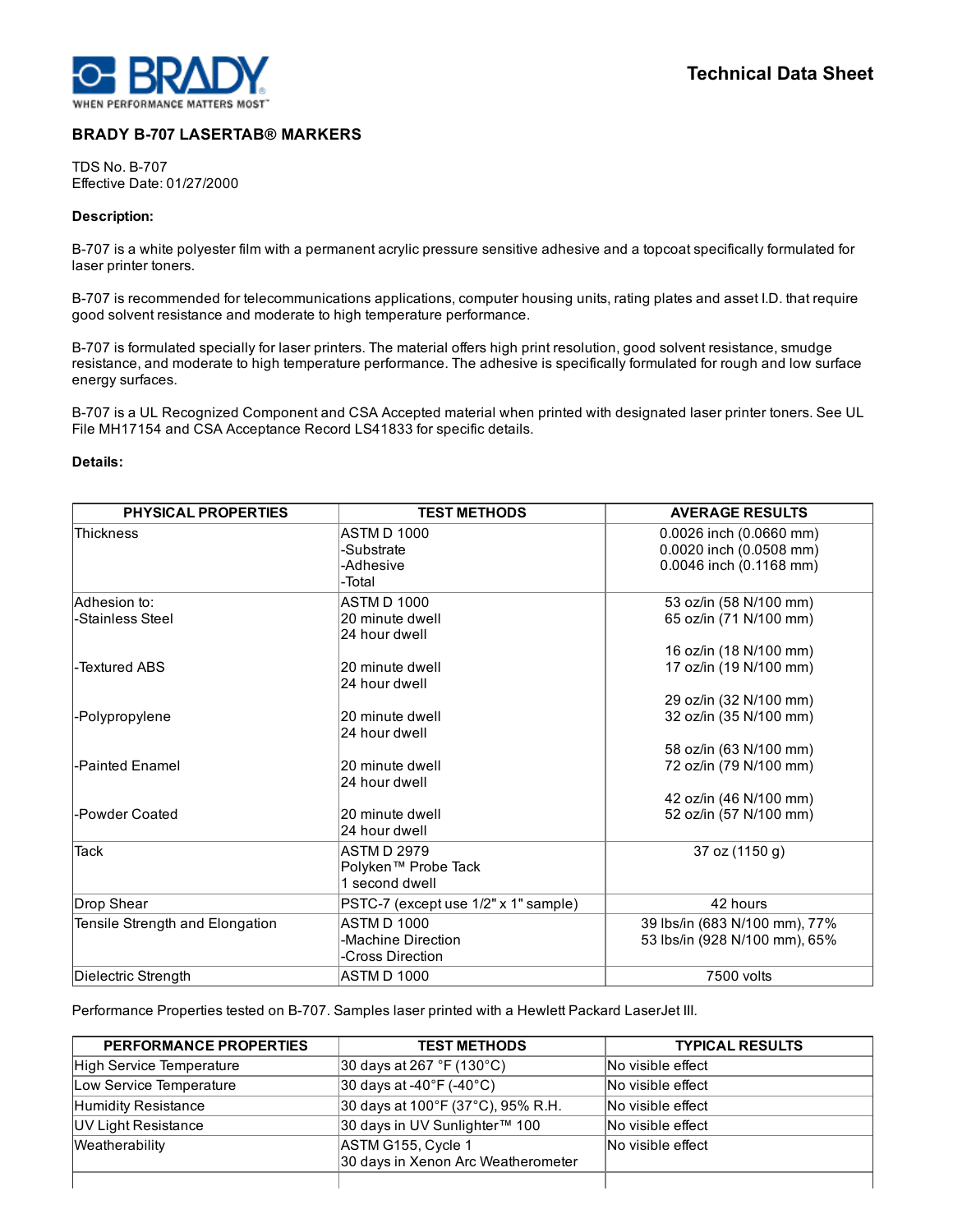| <b>PERFORMANCE PROPERTY</b> |                                         | <b>CHEMICAL RESISTANCE</b> |                    |
|-----------------------------|-----------------------------------------|----------------------------|--------------------|
|                             | 30 days in 5% salt fog solution chamber |                            |                    |
| Salt Fog Resistance         | IASTM B 117                             |                            | INo visible effect |

Samples printed with a Hewlett Packard LaserJet III printer. Test was conducted at room temperature after 24 hour dwell. Testing consisted of 5 cycles of 10 minute immersions in the specified chemical reagent followed by 30 minute recovery periods. Ten cotton swab rubs wetted in the specified reagent after final immersion.

| <b>CHEMICAL REAGENT</b>       | SUBJECTIVE OBSERVATION OF VISUAL CHANGE |                              |  |
|-------------------------------|-----------------------------------------|------------------------------|--|
|                               | <b>APPEARANCE OF LABEL STOCK</b>        | APPEARANCE OF LASER PRINTING |  |
| Methyl Ethyl Ketone           | Slight adhesive ooze                    | Printing removed             |  |
| 1,1,1-Trichloroethane         | Slight adhesive ooze                    | Printing removed             |  |
| <b>Toluene</b>                | Slight adhesive ooze                    | Printing removed             |  |
| Freon <sup>®</sup> TMS        | Slight adhesive ooze                    | No visible effect            |  |
| <b>Isopropyl Alcohol</b>      | No visible effect                       | No visible effect            |  |
| Mineral Spirits               | No visible effect                       | No visible effect            |  |
| JP-4 Jet Fuel                 | No visible effect                       | No visible effect            |  |
| IASTM#3 Oil                   | No visible effect                       | lNo visible effect           |  |
| <b>Mil 5606 Oil</b>           | No visible effect                       | No visible effect            |  |
| Skydrol <sup>®</sup> 500B-4   | No visible effect                       | Printing removed             |  |
| Super Agitene <sup>®</sup>    | lNo visible effect                      | No visible effect            |  |
| Deionized Water               | No visible effect                       | No visible effect            |  |
| 3% Alconox® Detergent         | No visible effect                       | No visible effect            |  |
| 10% Sodium Hydroxide Solution | No visible effect                       | No visible effect            |  |
| 10% Sulfuric Acid Solution    | No visible effect                       | No visible effect            |  |

Product testing, customer feedback, and history of similar products, support a customerperformance expectation of at least*two years from the date of receipt* for this product as long as this product is stored in its original packaging in an environment *below 80 degrees F (27°C) and 60% RH* . We are confident that our product will perform well beyond this time frame. However, it remains the responsibility of the user to assess the risk of using such product. We encourage customers to develop functional testing protocols that will qualify a product's fitness for use, in their actual applications.

## Trademarks:

Alconox® is a registered trademark of Alconox Co. Freon® is a registered trademark of Du Pont de Nemours, E.I. and Company. LaserTab® is a registered trademark of Brady Worldwide, Inc. Polyken™ is a trademark of Testing Machines Inc. Skydrol® is a registered trademark of the Monsanto Company Sunlighter™ is a trademark of the Test Lab Apparatus Company Super Agitene® is a registered trademark of Graymills Corporation ASTM: American Society for Testing and Materials (U.S.A.) PSTC: Pressure Sensitive Tape Council (U.S.A.) All S.I. Units (metric) are mathematically derived from the U.S. Conventional Units.

Note: All values shown are averages and should not be used for specification purposes. Test data and test results contained in this document are for general information only and shall not be relied upon by Brady customers for designs and specifications, or be relied on as meeting specified performance criteria. Customers desiring to develop specifications or performance criteria for specific product applications should contact Brady for further information.

Product compliance information is based upon information provided by suppliers of the raw materials used by Brady to manufacture this product or based on results of testing using recognized analytical methods performed by a third party, independent laboratory. As such, Brady makes no independent representations or warranties, express or implied, and assumes no liability in connection with the use of this information.

# WARRANTY

Brady products are sold with the understanding that the buyers will test them in actual use and determine for themselves their adaptability to their intended uses. Brady warrants to the buyers that its products are free from defects in material and workmanship, but limits its obligation under this warranty to replacement of the product shown to Brady's satisfaction to have been defective at the time Brady sold it. This warranty does not extend to any persons obtaining the product from the buyers.